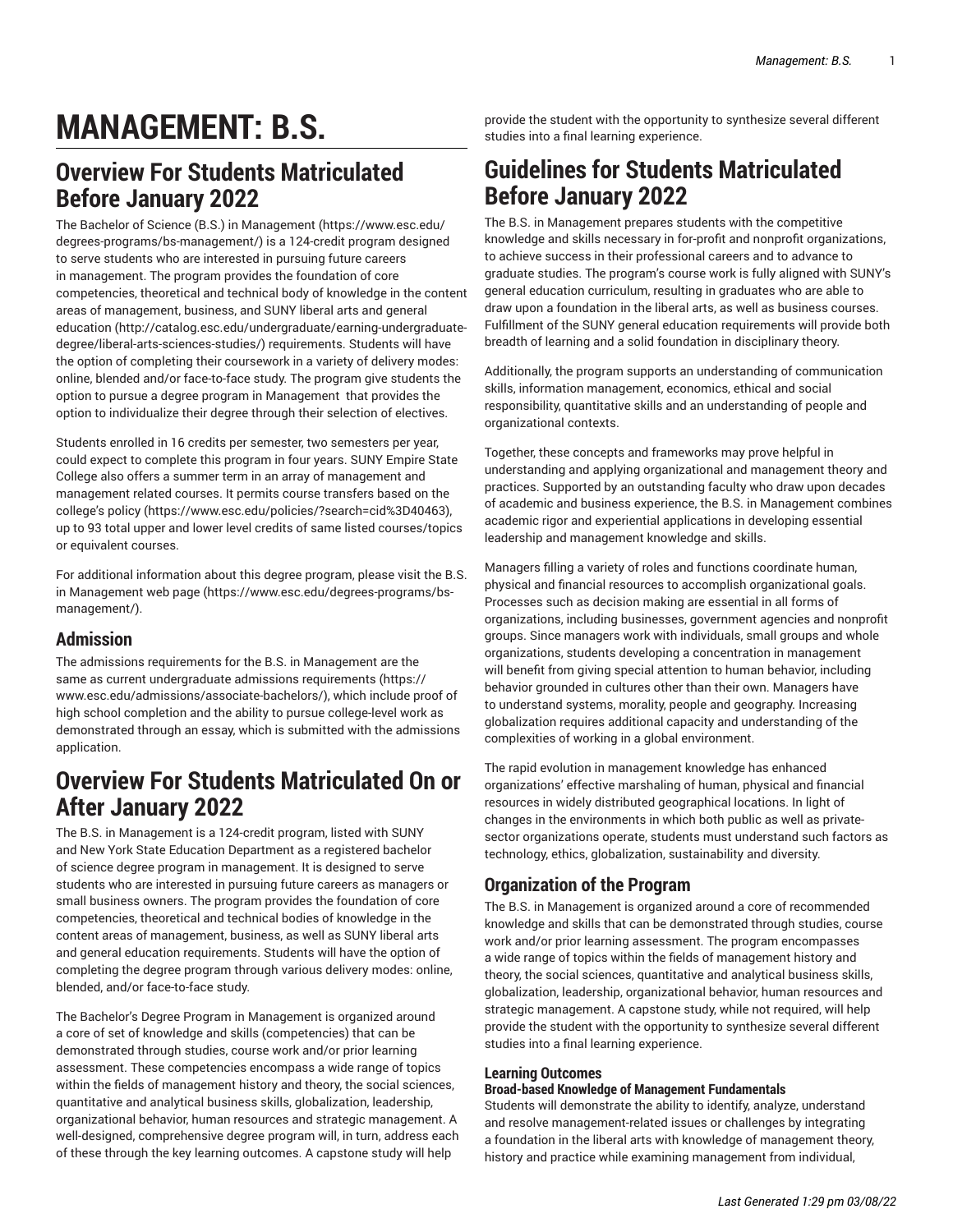institutional and societal perspectives. Examples of relevant subjects would include fundamentals of management, principles of management, history of management, management theory, leadership theory and managerial leadership. The exact studies a student may elect will vary according to the relevance of the course to a particular degree program and more than one course may be required to provide sufficient knowledge in this topic.

#### **Specific Knowledge of Management Practice**

Students will define, differentiate and properly understand management roles, functions, methods, processes and technologies while demonstrating the ability to apply them to a variety of organizations in local and global-management contexts. Examples of relevant subjects would include accounting, finance, marketing, leadership theory, managerial leadership, operations management and project management. The exact studies a student may elect will vary according to the relevance of the course to a particular degree program and more than one course may be required to provide sufficient knowledge in this topic.

#### **Critical Thinking and Applied Learning Skills**

Students will construct coherent and viable positions based on an understanding of best management practices and principles; conceptualize, design and communicate the effective use of the management function in support of organizational development in highly competitive, diverse markets. Examples of relevant subjects would include organizational behavior, psychology, statistics and studies in human resources management. The exact studies a student may elect will vary according to the relevance of the course to a particular degree program and more than one course may be required to provide sufficient knowledge in this topic.

#### **Ethical and Globally Responsible Learning**

Students will develop an understanding of justice, equality, sustainability and the importance of becoming ethical, morally responsible and effective business leaders and of the cultural and ethical complexities of conducting business on a global scale, while developing the skills and perspective needed for effective leadership in a multicultural environment. Examples of relevant subjects would include studies in business ethics, cross-cultural management, diversity, globalization and international business. The exact studies a student may elect will vary according to the relevance of the course to a particular degree program and more than one course may be required to provide sufficient knowledge in this topic.

#### **Capstone Study**

While not required, a capstone study will provide the student with the opportunity to synthesize several different studies into a final learning experience. Examples of capstone studies include strategic management, small business management, organizational development and change, or nonprofit management. The exact capstone study a student may elect will vary according to the relevance of the study to a particular degree program.

# **Guidelines for Students Matriculated On or After January 2022**

The specific guidelines for Management program are to follow.

Students may demonstrate knowledge of each outcome through the following courses at Empire State College. Alternatively, in consultation with their primary mentor, students may demonstrate their knowledge

through transcript credit, individualized prior learning assessment (iPLA), professional learning evaluation (PLE), and/or credit by examination.

#### **Foundation #1: Broad-based Knowledge of Management Fundamentals**

**Learning outcome:** Students will be able to identify, analyze, and resolve management-related challenges.

As a student progresses in the program, other advanced level management courses will provide deeper and broader understanding of specific management functions.

#### **Foundation #2: Specific Knowledge of Management Practice**

**Learning outcome:** Students will define and evaluate management roles, functions, methods, processes and technologies while demonstrating the ability to apply them to a variety of organizations in local and globalmanagement contexts.

#### **Foundation #3: Critical Thinking and Applied Learning Skills**

**Learning outcome:** Students will evaluate the effective use of the management function in support of organizational development in highly competitive, diverse markets.

#### **Foundation #4: Ethical and Globally Responsible Management**

**Learning outcome:** Students will be able to evaluate justice, equality, sustainability and ethical standards for effective leaders who conduct business in culturally and ethically complex global environments.

#### **Capstone Study**

**Learning outcome:** Building on all prior management learning, students will be able to apply management knowledge to real life case studies.

### **Program Requirements For Students Matriculated Before January 2022**

| Code                                                    | <b>Title</b>                            | <b>Credits</b> |
|---------------------------------------------------------|-----------------------------------------|----------------|
| <b>Lower Division</b>                                   |                                         |                |
| <b>Core Management Courses</b>                          |                                         |                |
| <b>MGMT 1005</b>                                        | <b>Principles of Management</b>         | 4              |
| <b>MRKT 1005</b>                                        | <b>Marketing Principles</b>             | 4              |
| <b>ACCT 1005</b>                                        | <b>Accounting for Decision Makers</b>   | 6              |
| <b>ECON 2015</b>                                        | Macroeconomics                          | 4              |
| <b>ECON 2020</b>                                        | Microeconomics                          | 4              |
| <b>BUSN 1025</b>                                        | Legal Environment of Business I         | 4              |
| <b>BUSN 2010</b>                                        | <b>Business Statistics</b>              | 4              |
| <b>BUSN 2020</b>                                        | <b>Legal Environment of Business II</b> | 4              |
| <b>SUNY General Education</b>                           |                                         |                |
| Mathematics (Statistics)                                |                                         | $\overline{4}$ |
| <b>Basic Communication</b>                              |                                         | 4              |
| Select 12 credits from the following Gen Ed categories: |                                         | 12             |
| <b>Natural Science</b>                                  |                                         |                |
| <b>American History</b>                                 |                                         |                |
| <b>Western Civilization</b>                             |                                         |                |
| <b>Other World Civilization</b>                         |                                         |                |